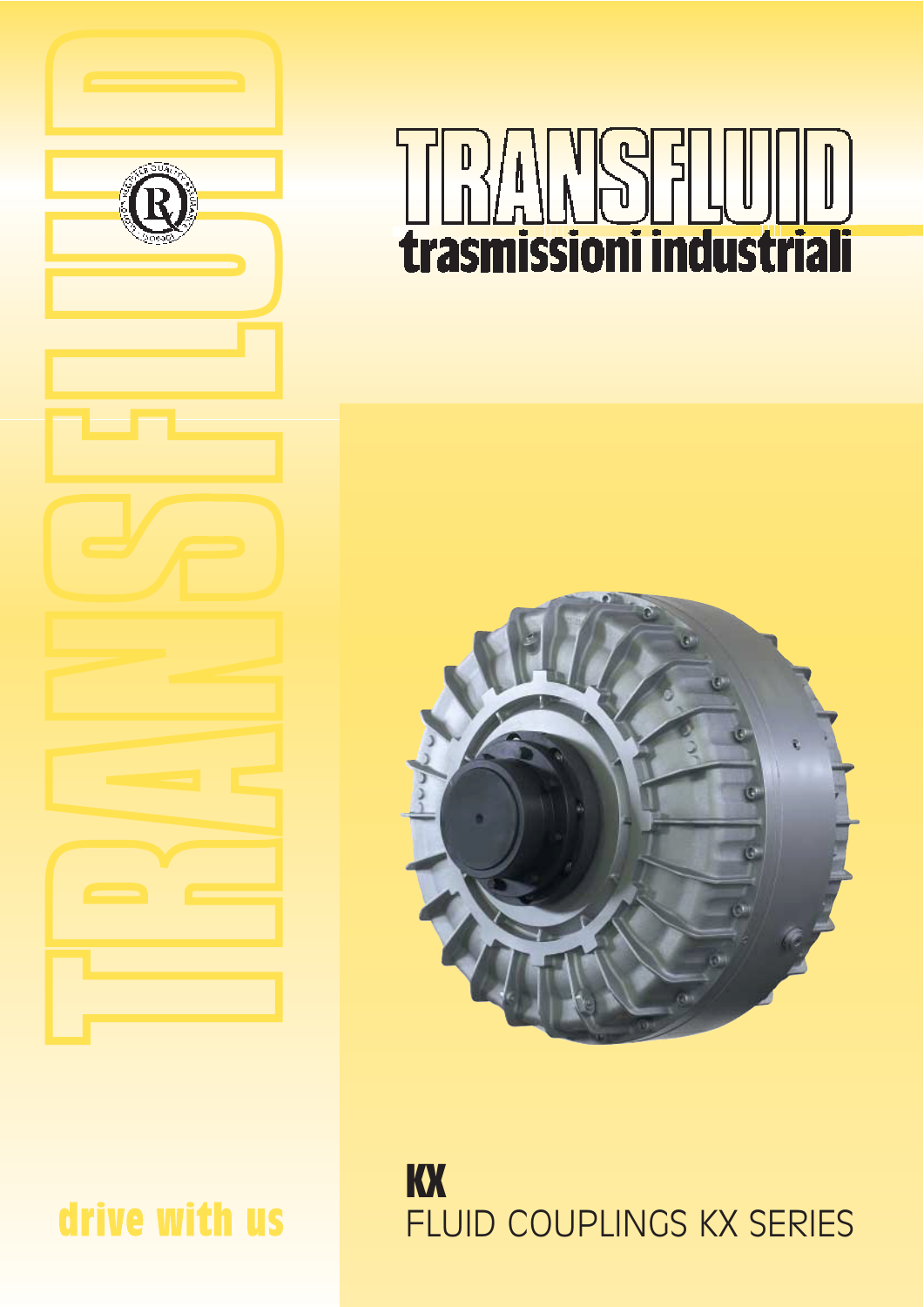### FLUID COUPLINGS KX series

#### **DESCRIPTION**

The KX is a fluid coupling with a **special patented** oil circuit designed to start up large inertia machines driven by electric motors.

The circuit includes two internal tanks connected by two **scoops** allowing bidirectional motor operation.



The oil quantity in the working circuit is less than in traditional constant fill fluid couplings, as the oil level is much lower than the rotating axle.



The reduced oil quantity in the working circuit allows low starting torque. During input rotation the scoop transfers the oil from tank A to tank B and then, through an adjustable valve for start up time regulation, to the working circuit.

The **scoops** work like a differential pump transferring oil from one chamber to the other and finally into the coupling **working** oil **circuit** through external adjustable valves. This double passage allows a long starting time with very low **starting torque** and **current absorbtion** by the electric motor, virtually isolating the effect of the inertia of driven machine.



At steady running, the working circuit is completely filled with oil for minimum slip

#### **MAIN FEATURES**

- starting stall torque below 50% of the electric motor nominal torque
- starting torque limitation also below nominal torque
- dynamically balanced
- two versions: KXG with gear couplings and KXD with maintenance free disc couplings. Both designs allow the fluid coupling removal without moving the electric motor or the driven machine avoiding the realignment
- KX has a fusible plug that in case of intervention, releases the oil from the working circuit to a tank preventing oil leakage into the ambient
- the bearings are greased for life and additionally protected by two double seals
- all rotating seals and O-rings are in viton
- instead of oil, the coupling can work using treated water upon request
- KX fluid couplings with ATEX rules for gas and dust explosion protection
- a steel body design suitable for underground mines is available
- the coupling has the external impeller working as a driver always (outer wheel drive) and only horizontal installation is possible
- the oil filling operation is quite easy and apart from some particular cases, it is not required to change the oil during the test starting: the starting time can be optimized by changing on the externally adjustable valves
- both brake disc or drum can be mounted upon request
- KX fluid coupling is very suitable for driving machines having large powers and inertias: typical applications are mills and belt conveyors



#### **KX type** (special circuit with scoop)

## drive with us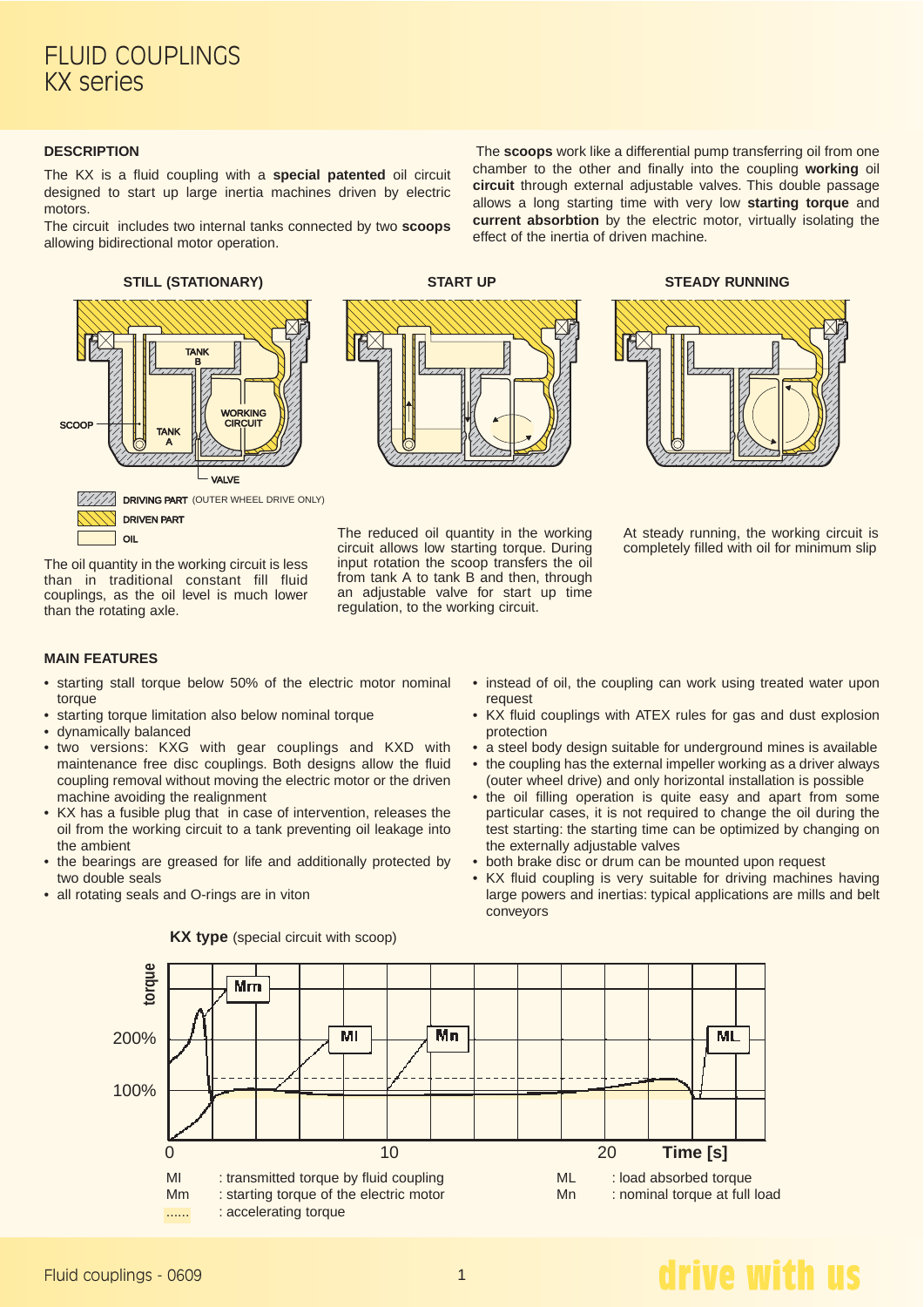### FLUID COUPLINGS KX series



#### **SELECTION TABLE**

| <b>SIZE</b> | 1800 rpm |           | 1500 rpm |           | <b>1200 rpm</b> |           | 1000 rpm |           |
|-------------|----------|-----------|----------|-----------|-----------------|-----------|----------|-----------|
|             | kW       | <b>HP</b> | kW       | <b>HP</b> | kW              | <b>HP</b> | kW       | <b>HP</b> |
| 15          | 75       | 100       | 55       | 75        | 30              | 40        | 22       | 30        |
| 19          | 160      | 220       | 132      | 180       | 75              | 100       | 45       | 60        |
| 24          | 400      | 544       | 315      | 430       | 200             | 270       | 110      | 150       |
| 27          | 700      | 952       | 510      | 700       | 250             | 340       | 160      | 220       |
| 29          | 1000     | 1360      | 810      | 1100      | 440             | 598       | 320      | 435       |









| <b>Size</b> | $I_{2}$ |     |  |  |  |
|-------------|---------|-----|--|--|--|
|             | st.     | max |  |  |  |
| 15          | 150     | 170 |  |  |  |
| 19          |         | 210 |  |  |  |
| 24          | 160     |     |  |  |  |
| 27          | 180     | 240 |  |  |  |
| 29          |         |     |  |  |  |

#### **KXG series**

| <b>Size</b> | $\mathsf{A}$ | в                   | C.      | G<br>max | н   | П             | M   | N    | Gear<br>coupling<br>size |
|-------------|--------------|---------------------|---------|----------|-----|---------------|-----|------|--------------------------|
| 15          |              | 490 367 526         |         | 95       | 213 | 77            | 372 | 79.5 | 2"1/2                    |
| 19          | 595          |                     | 435 594 |          |     |               | 440 |      | F                        |
| 24          |              | 745 506 693 111 240 |         |          |     | 91            | 511 | 93.5 | 3"E                      |
| 27          | 810          |                     | 626 845 |          |     | 134 280 106.5 | 632 |      | 109.5 3"1/2E             |
| 29          | 890          |                     | 655 874 |          |     |               | 661 |      |                          |

#### **KXD series**

|                |             | max |                    | Size $A \mid B_1 \mid C_1 \mid G_1 \mid H_1 \mid I_1$ | $\vert M_1 \vert$ | $N_1$                                  | <b>Disc</b><br>coupling<br>size |
|----------------|-------------|-----|--------------------|-------------------------------------------------------|-------------------|----------------------------------------|---------------------------------|
| $\vert$ 15     |             |     | 490 362 507 75 166 | 70                                                    |                   | 367 72.5 1075                          |                                 |
| $\vert$ 19     |             |     |                    | 595 429 604 90 192 85                                 |                   | 434 87.5 1085                          |                                 |
| $\frac{24}{ }$ |             |     |                    |                                                       |                   | 745 505 730 115 244 110 511 112.5 1110 |                                 |
| $\sqrt{27}$    | 810 576 862 |     | 135   300          | 140                                                   | 582               | 143                                    | 1140                            |
| $\vert$ 29     | 890 605 891 |     |                    |                                                       | $\overline{611}$  |                                        |                                 |

| C<br>ing<br>e   |     | <b>KXG</b> | <b>Weight Kg</b><br>(Without oil)<br><b>KXD</b> | <b>Fluid</b><br>max<br>It |
|-----------------|-----|------------|-------------------------------------------------|---------------------------|
| $5^{\circ}$     |     | 107        | 105                                             | 8.5                       |
| 35 <sub>5</sub> |     | 168        | 169                                             | 15.5                      |
| $\overline{0}$  |     | 276        | 291                                             | 32                        |
| IO              | 371 | 394        | 46                                              |                           |
|                 | 495 | 526        | 59                                              |                           |